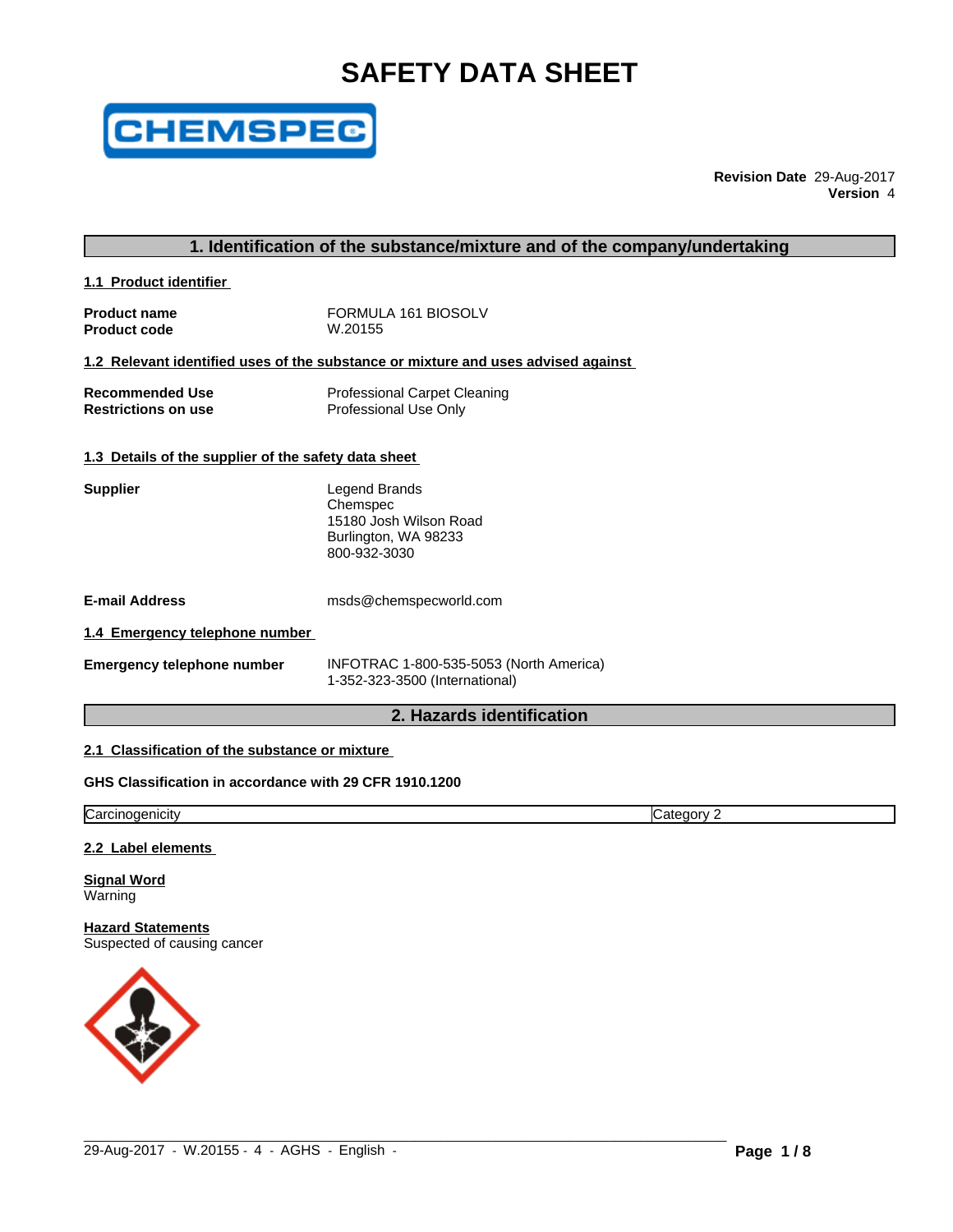### **Precautionary Statements - Prevention**

Obtain special instructions before use

Do not handle until all safety precautions have been read and understood Wear protective gloves/protective clothing/eye protection/face protection

#### **Precautionary Statements - Response**

If exposed or concerned: Get medical advice/attention

#### **Precautionary Statements - Storage**

Store locked up

#### **Precautionary Statements - Disposal**

Dispose of contents/container to an approved waste disposal plant

#### **2.3. Other Hazards Hazards not otherwise classified (HNOC)** Not Applicable

#### **2.4 Other information**

Not Applicable

**Unknown Acute Toxicity**  $\langle 1\%$  of the mixture consists of ingredient(s) of unknown toxicity

#### **3. Composition/Information on Ingredients**

#### **Substance Mixture**

| <b>Chemical Name</b>                       | CAS No.                                         | - 04<br>Mainht. |
|--------------------------------------------|-------------------------------------------------|-----------------|
| <b>Givcol Butvl Ether</b><br>Dipropylene ' | $\sim$ $\sim$ $\sim$<br>1-28-<br>2991<br><br>டப |                 |
| DEA<br>റററ<br>CAMIDE<br>JV.                | คลคกว<br>$-1$<br>$-1 - 4$                       |                 |
|                                            | .<br>.                                          |                 |

The exact percentage (concentration) of composition has been withheld as a trade secret.

# **4. First aid measures**

#### **4.1 Description of first-aid measures**

|                                                                 | -----<br>--                                                                                                                  |
|-----------------------------------------------------------------|------------------------------------------------------------------------------------------------------------------------------|
| Notes to physician                                              | Treat symptomatically.                                                                                                       |
|                                                                 | 4.3 Indication of any immediate medical attention and special treatment needed                                               |
| <b>Symptoms</b>                                                 | See Section 2.2, Label Elements and/or Section 11, Toxicological effects.                                                    |
| 4.2 Most important symptoms and effects, both acute and delayed |                                                                                                                              |
| Ingestion                                                       | Gently wipe or rinse the inside of the mouth with water.                                                                     |
| <b>Inhalation</b>                                               | Move to fresh air.                                                                                                           |
| <b>Skin contact</b>                                             | Wash off immediately with soap and plenty of water. Remove all contaminated clothes and<br>shoes.                            |
| Eye contact                                                     | Remove contact lenses, if present. Rinse thoroughly with plenty of water for at least 15<br>minutes and consult a physician. |
| <b>General advice</b>                                           | Show this safety data sheet to the doctor in attendance.                                                                     |
|                                                                 |                                                                                                                              |

### **5. Fire-Fighting Measures**

 $\_$  ,  $\_$  ,  $\_$  ,  $\_$  ,  $\_$  ,  $\_$  ,  $\_$  ,  $\_$  ,  $\_$  ,  $\_$  ,  $\_$  ,  $\_$  ,  $\_$  ,  $\_$  ,  $\_$  ,  $\_$  ,  $\_$  ,  $\_$  ,  $\_$  ,  $\_$  ,  $\_$  ,  $\_$  ,  $\_$  ,  $\_$  ,  $\_$  ,  $\_$  ,  $\_$  ,  $\_$  ,  $\_$  ,  $\_$  ,  $\_$  ,  $\_$  ,  $\_$  ,  $\_$  ,  $\_$  ,  $\_$  ,  $\_$  ,

#### **5.1 Extinguishing media**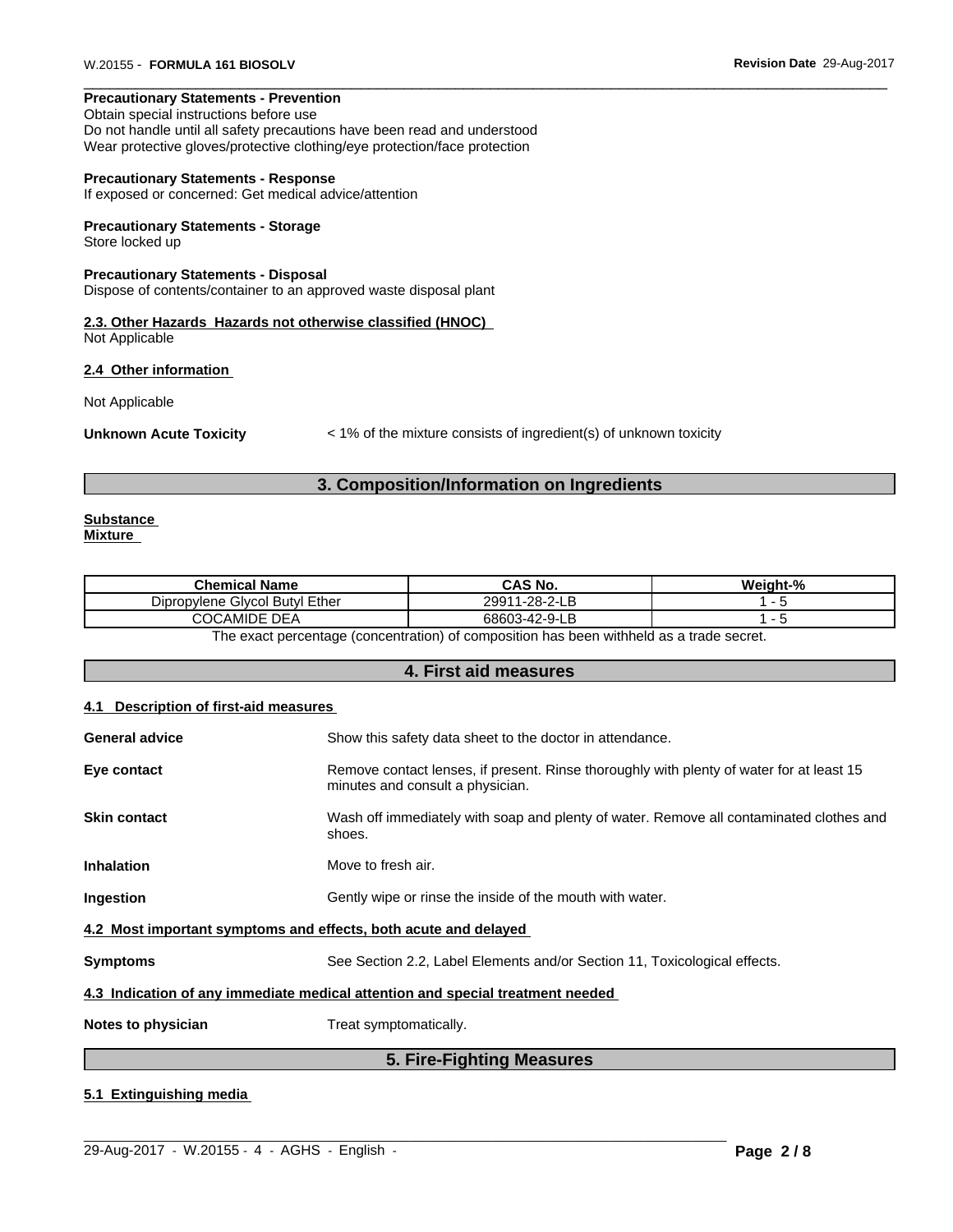#### **Suitable extinguishing media**

Water spray. Foam. Dry powder.

#### **Unsuitable Extinguishing Media** None.

# **5.2 Special hazards arising from the substance or mixture**

#### **Special Hazard**

Immediately place absorbent material in a sealed water-filled metal container to avoid spontaneous combustion of absorbent material contaminated with this product.

**Hazardous Combustion Products** No information available.

#### **Explosion Data Sensitivity to Mechanical Impact** None. **Sensitivity to Static Discharge** None.

#### **5.3 Advice for firefighters**

As in any fire, wear self-contained breathing apparatus pressure-demand, MSHA/NIOSH (approved or equivalent) and full protective gear.

# **6. Accidental Release Measures**

#### **6.1 Personal precautions, protective equipment and emergency procedures**

Use personal protective equipment.

#### **6.2 Environmental precautions**

Dike to collect large liquid spills.

#### **6.3 Methods and materials for containment and cleaning up**

| <b>Methods for Containment</b> | Prevent further leakage or spillage if safe to do so.                                                                                                                                                                             |
|--------------------------------|-----------------------------------------------------------------------------------------------------------------------------------------------------------------------------------------------------------------------------------|
| Methods for cleaning up        | Contain spillage, soak up with non-combustible absorbent material, (e.g. sand, earth,<br>diatomaceous earth, vermiculite) and transfer to a container for disposal according to local /<br>national regulations (see section 13). |

# **7. Handling and storage**

### **7.1 Precautions for safe handling**

**Advice on safe handling** Wear personal protective equipment.

#### **Hygiene measures** When using, do not eat, drink or smoke.

#### **7.2 Conditions for safe storage, including any incompatibilities**

**Storage Conditions** Use only in area provided with appropriate exhaust ventilation. Keep tightly closed in a dry and cool place.

**Materials to Avoid** Strong oxidizing agents.

### **8. Exposure controls/personal protection**

 $\_$  ,  $\_$  ,  $\_$  ,  $\_$  ,  $\_$  ,  $\_$  ,  $\_$  ,  $\_$  ,  $\_$  ,  $\_$  ,  $\_$  ,  $\_$  ,  $\_$  ,  $\_$  ,  $\_$  ,  $\_$  ,  $\_$  ,  $\_$  ,  $\_$  ,  $\_$  ,  $\_$  ,  $\_$  ,  $\_$  ,  $\_$  ,  $\_$  ,  $\_$  ,  $\_$  ,  $\_$  ,  $\_$  ,  $\_$  ,  $\_$  ,  $\_$  ,  $\_$  ,  $\_$  ,  $\_$  ,  $\_$  ,  $\_$  ,

#### **8.1 Exposure Guidelines**

#### **8.2 Appropriate engineering controls**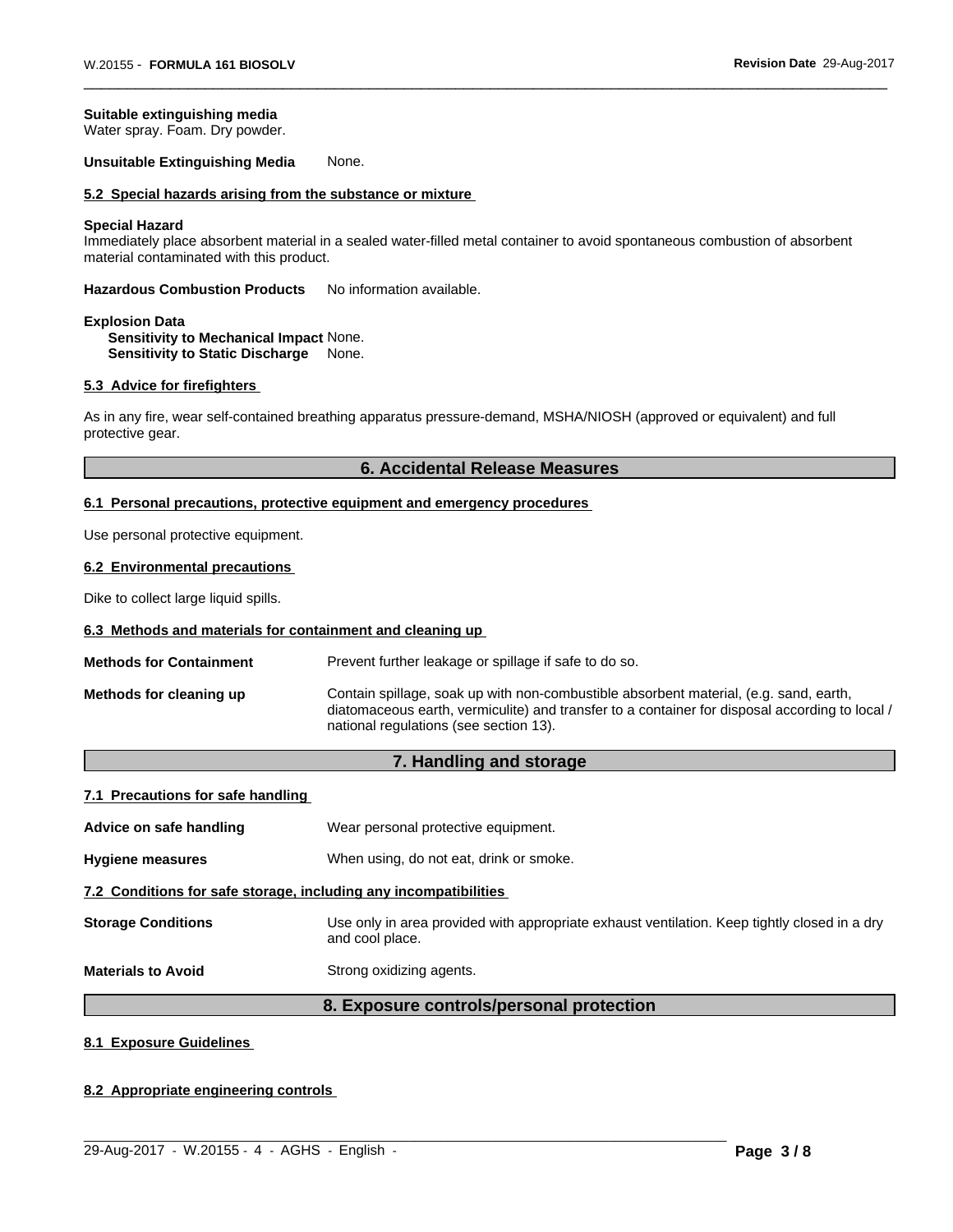| <b>Engineering Measures</b>   | <b>Showers</b><br>Eyewash stations<br>Ventilation systems.                |
|-------------------------------|---------------------------------------------------------------------------|
|                               | 8.3 Individual protection measures, such as personal protective equipment |
| <b>Eve/Face Protection</b>    | Safety glasses with side-shields.                                         |
| Skin and body protection      | Long sleeved clothing.                                                    |
| <b>Respiratory protection</b> | In case of insufficient ventilation wear suitable respiratory equipment.  |
| <b>Hygiene measures</b>       | See section 7 for more information                                        |

# **9. Physical and chemical properties**

#### **9.1 Information on basic physical and chemical properties**

| <b>Physical state</b>              | Liquid             |                          |                          |
|------------------------------------|--------------------|--------------------------|--------------------------|
| Appearance                         | Clear              | Color                    | Yellow                   |
| Odor                               | Citrus Ammonia     | <b>Odor Threshold</b>    | No information available |
|                                    |                    |                          |                          |
| <b>Property</b>                    | Values             | Remarks • Methods        |                          |
| рH                                 | $9.2 - 9.8$        |                          |                          |
| Melting/freezing point             |                    | No information available |                          |
| <b>Boiling point/boiling range</b> |                    | No information available |                          |
| <b>Flash Point</b>                 | > 94 °C / > 201 °F |                          |                          |
| <b>Evaporation rate</b>            |                    | No information available |                          |
| Flammability (solid, gas)          |                    | No information available |                          |
| <b>Flammability Limits in Air</b>  |                    |                          |                          |
| upper flammability limit           |                    | No information available |                          |
| lower flammability limit           |                    | No information available |                          |
| Vapor pressure                     |                    | No information available |                          |
| Vapor density                      |                    | No information available |                          |
| <b>Specific Gravity</b>            | 1.050              |                          |                          |
| <b>Water solubility</b>            |                    | No information available |                          |
| Solubility in other solvents       |                    | No information available |                          |
| <b>Partition coefficient</b>       |                    | No information available |                          |
| <b>Autoignition temperature</b>    |                    | No information available |                          |
| <b>Decomposition temperature</b>   |                    | No information available |                          |
| <b>Viscosity, kinematic</b>        |                    | No information available |                          |
| Viscosity, dynamic                 |                    | No information available |                          |
| <b>Explosive properties</b>        |                    | No information available |                          |
| <b>Oxidizing Properties</b>        |                    | No information available |                          |
|                                    |                    |                          |                          |

**9.2 Other information Volatile organic compounds (VOC)** <10% **content**

# **10. Stability and Reactivity**

 $\_$  ,  $\_$  ,  $\_$  ,  $\_$  ,  $\_$  ,  $\_$  ,  $\_$  ,  $\_$  ,  $\_$  ,  $\_$  ,  $\_$  ,  $\_$  ,  $\_$  ,  $\_$  ,  $\_$  ,  $\_$  ,  $\_$  ,  $\_$  ,  $\_$  ,  $\_$  ,  $\_$  ,  $\_$  ,  $\_$  ,  $\_$  ,  $\_$  ,  $\_$  ,  $\_$  ,  $\_$  ,  $\_$  ,  $\_$  ,  $\_$  ,  $\_$  ,  $\_$  ,  $\_$  ,  $\_$  ,  $\_$  ,  $\_$  ,

# **10.1 Reactivity**

No data available

#### **10.2 Chemical stability**

Stable under recommended storage conditions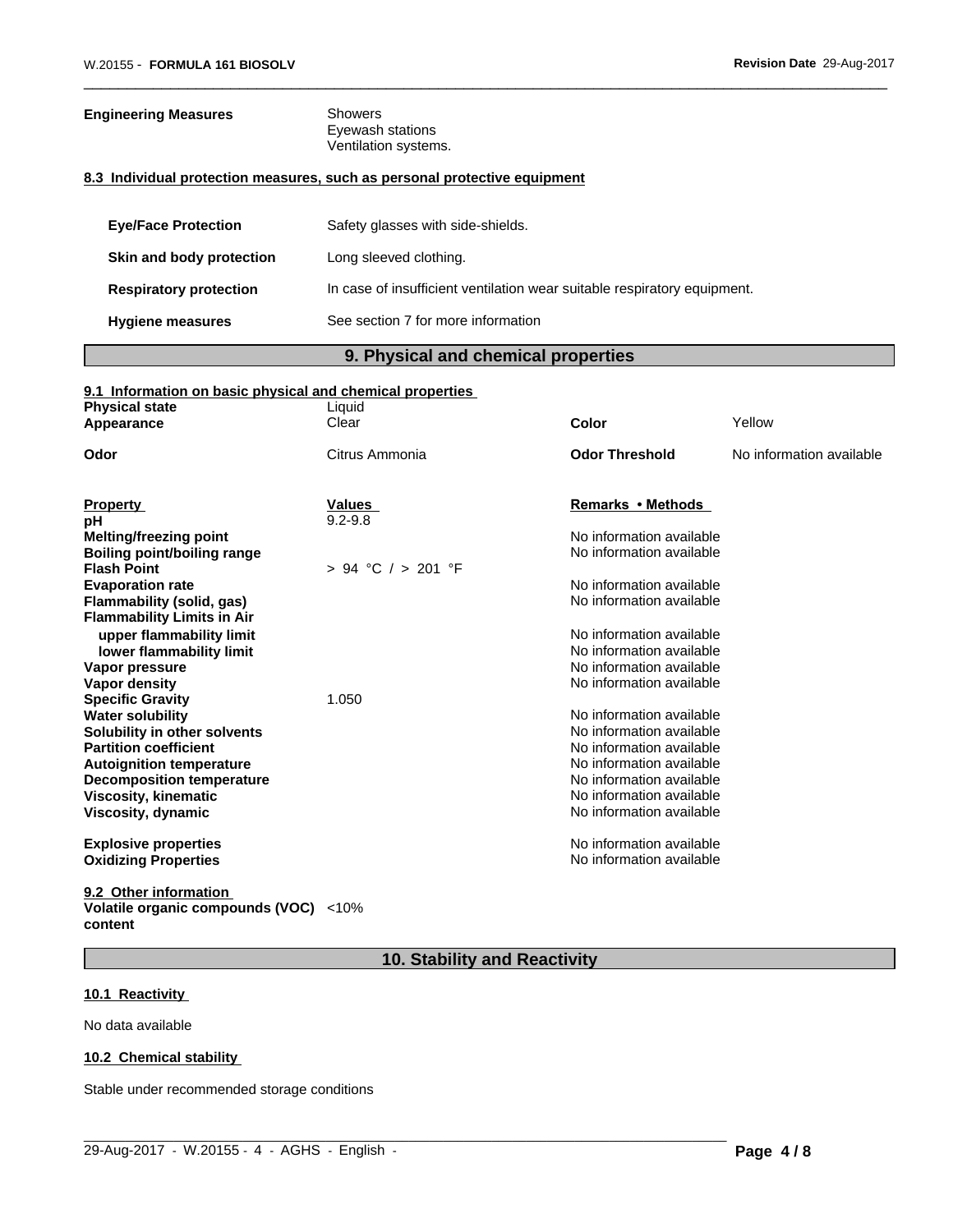#### **10.3 Possibility of hazardous reactions**

None under normal processing.

# **10.4 Conditions to Avoid**

Direct sources of heat.

#### **10.5 Incompatible Materials**

Strong oxidizing agents.

#### **10.6 Hazardous Decomposition Products**

Carbon dioxide (CO2), carbon monoxide (CO), oxides of nitrogen (NOx), dense black smoke.

# **11. Toxicological information**

#### **11.1 Acute toxicity**

**Numerical measures of toxicity: Product Information**

#### **The following values are calculated based on chapter 3.1 of the GHS document**

**Unknown Acute Toxicity**  $\lt$  1% of the mixture consists of ingredient(s) of unknown toxicity

| Oral LD50          | 27,604.00 mg/kg |
|--------------------|-----------------|
| <b>Dermal LD50</b> | 40,679.00 mg/kg |

# **Numerical measures of toxicity: Component Information**

| <b>Chemical Name</b>                                              | D50 Oral | LD50P<br>⊦Dermal | l Inhalation<br>-u50 IF                    |
|-------------------------------------------------------------------|----------|------------------|--------------------------------------------|
| <b>Butvl Ether</b><br>- -<br>Givcol <sup>-</sup><br>Dipropylene f |          |                  | Rat<br>) mɑ/L (aerosol)(<br>14 h<br>$\sim$ |
| $1 - 28 - 2 - L$<br>29911                                         |          |                  |                                            |

 $\_$  ,  $\_$  ,  $\_$  ,  $\_$  ,  $\_$  ,  $\_$  ,  $\_$  ,  $\_$  ,  $\_$  ,  $\_$  ,  $\_$  ,  $\_$  ,  $\_$  ,  $\_$  ,  $\_$  ,  $\_$  ,  $\_$  ,  $\_$  ,  $\_$  ,  $\_$  ,  $\_$  ,  $\_$  ,  $\_$  ,  $\_$  ,  $\_$  ,  $\_$  ,  $\_$  ,  $\_$  ,  $\_$  ,  $\_$  ,  $\_$  ,  $\_$  ,  $\_$  ,  $\_$  ,  $\_$  ,  $\_$  ,  $\_$  ,

# **11.2 Information on toxicologicaleffects**

#### **Skin corrosion/irritation**

Product Information

• No information available

Component Information

• No information available

### **Serious eye damage/eye irritation**

Product Information • No information available Component Information • No information available

#### **Respiratory or skin sensitization**

Product Information • No information available Component Information • No information available

# **Germ cell mutagenicity**

Product Information

• No information available

Component Information • No information available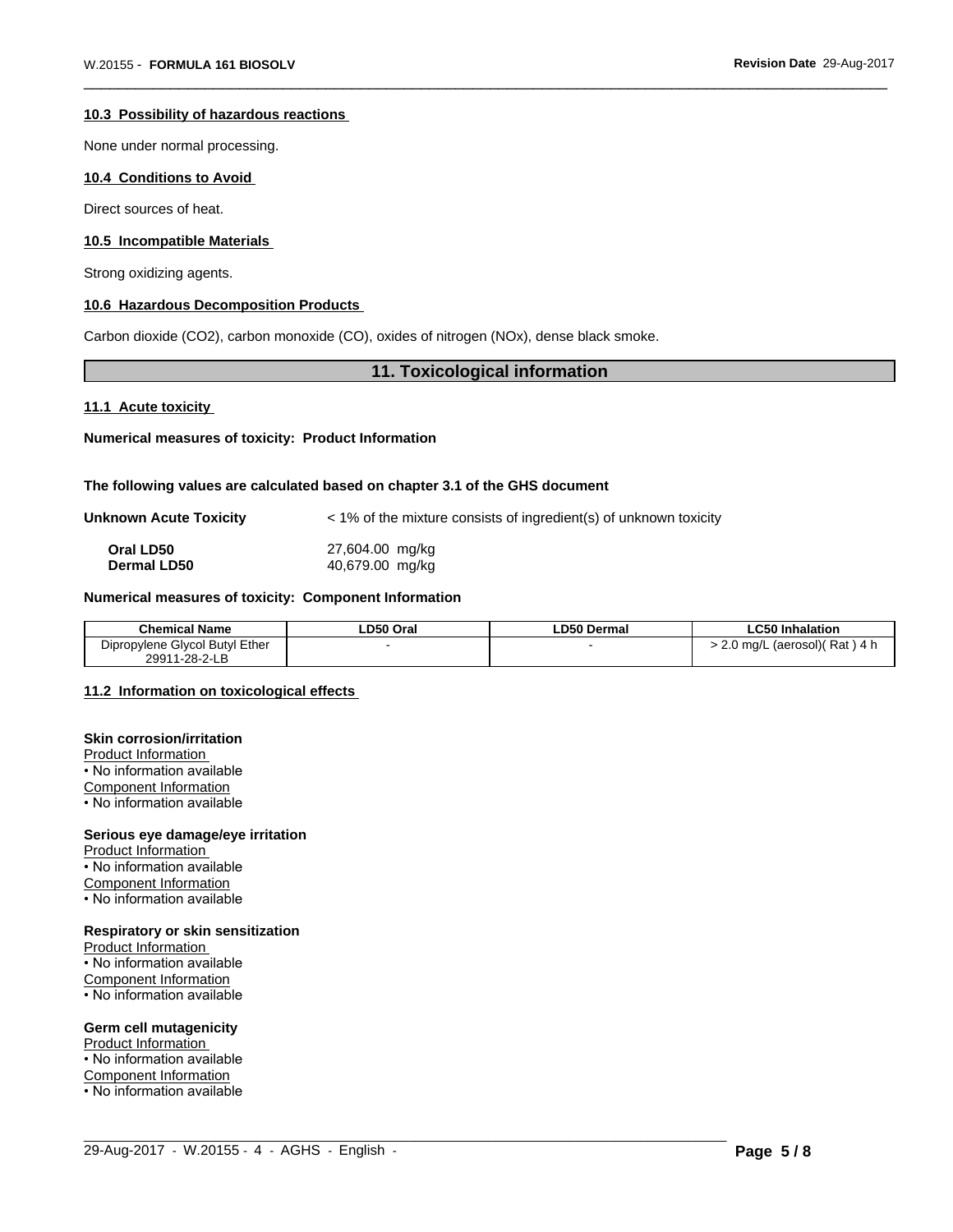### **Carcinogenicity**

Product Information • The table below indicates whether each agency has listed any ingredient as a carcinogen Component Information • Contains a known or suspected carcinogen

| - - -<br><b>Chemical Name</b>                        | <b>ACGIH</b> | <b>IARC</b> | $NT^r$<br>. | OCHA<br>JJNA |
|------------------------------------------------------|--------------|-------------|-------------|--------------|
| $\sim$ $\sim$<br>CAMIDE<br>$\sim$<br>``<br><b>DE</b> |              | Group 2B    |             |              |
| 68603-42-9-1<br>╌∟∟                                  |              |             |             |              |

#### **Reproductive toxicity**

Product Information • No information available Component Information

• No information available

#### **STOT - single exposure** No information available

**STOT - repeated exposure** No information available

### **Other adverse effects**

Product Information • No information available Component Information • No information available

# **Aspiration hazard**

Product Information • No information available Component Information • No information available

# **12. Ecological information**

# **12.1 Toxicity**

**Ecotoxicity No information available** 

8.278904 % of the mixture consists of components(s) of unknown hazards to the aquatic environment

#### **Ecotoxicity effects**

| <b>Chemical Name</b>                            | Toxicity to algae | <b>Toxicity to fish</b>                              | Toxicity to daphnia and other |
|-------------------------------------------------|-------------------|------------------------------------------------------|-------------------------------|
|                                                 |                   |                                                      | aquatic invertebrates         |
| Dipropylene Glycol Butyl Ether<br>29911-28-2-LB |                   | LC50: 96 h Poecilia reticulata 841<br>mg/L static    |                               |
| <b>COCAMIDE DEA</b><br>68603-42-9-LB            |                   | LC50: 96 h Brachydanio rerio 3.6<br>mg/L semi-static |                               |

 $\_$  ,  $\_$  ,  $\_$  ,  $\_$  ,  $\_$  ,  $\_$  ,  $\_$  ,  $\_$  ,  $\_$  ,  $\_$  ,  $\_$  ,  $\_$  ,  $\_$  ,  $\_$  ,  $\_$  ,  $\_$  ,  $\_$  ,  $\_$  ,  $\_$  ,  $\_$  ,  $\_$  ,  $\_$  ,  $\_$  ,  $\_$  ,  $\_$  ,  $\_$  ,  $\_$  ,  $\_$  ,  $\_$  ,  $\_$  ,  $\_$  ,  $\_$  ,  $\_$  ,  $\_$  ,  $\_$  ,  $\_$  ,  $\_$  ,

### **12.2 Persistence and degradability**

No information available.

### **12.3 Bioaccumulative potential**

Discharge into the environment must be avoided

#### **12.4 Mobility in soil**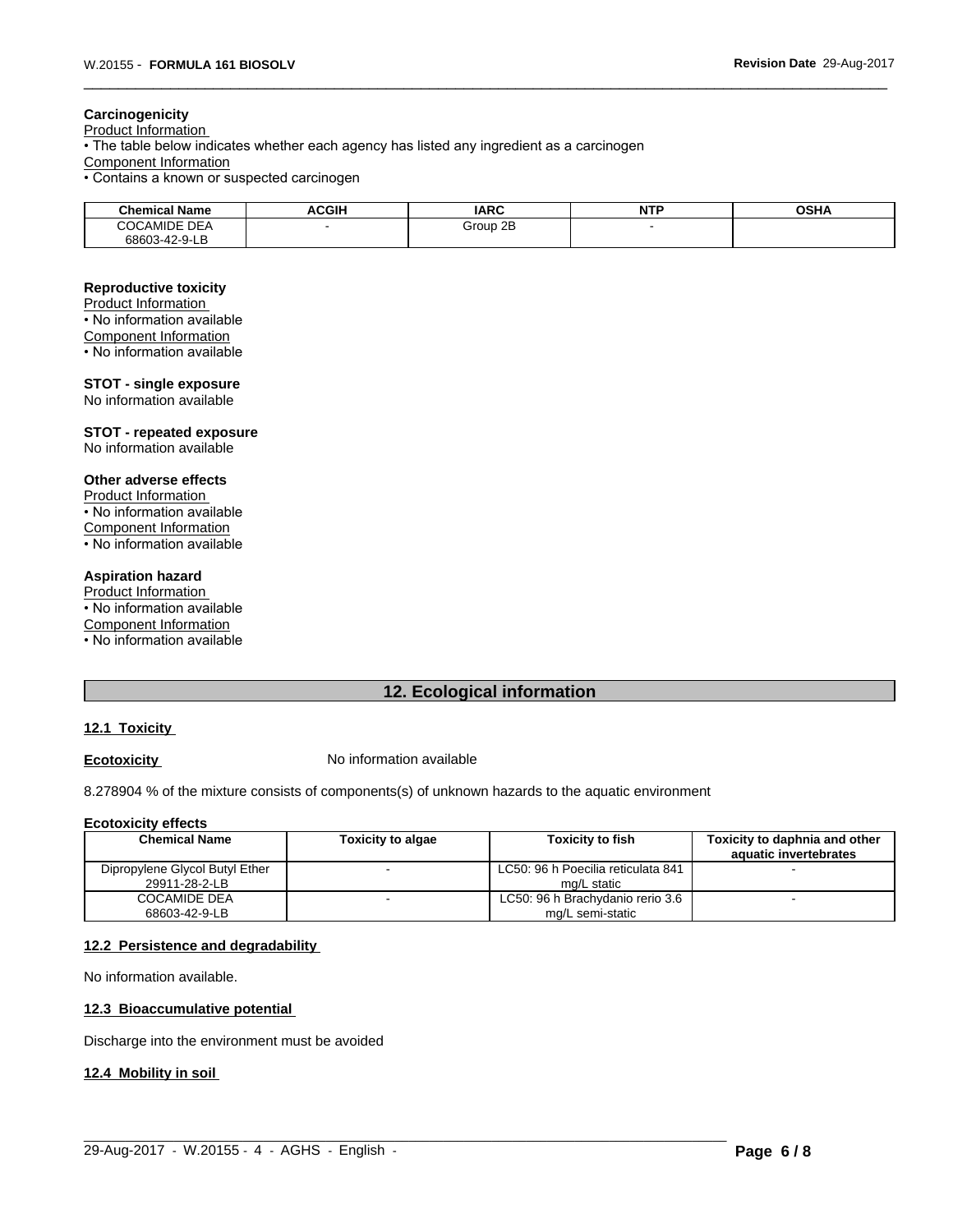No information available.

#### **12.5 Other adverse effects**

No information available

# **13. Disposal Considerations**

#### **13.1 Waste treatment methods**

Disposal should be in accordance with applicable regional, national and local laws and regulations.

# **14. Transport Information**

| <b>DOT</b>  | Not regulated |
|-------------|---------------|
| <b>MEX</b>  | Not regulated |
| <b>IMDG</b> | Not regulated |
| <b>IATA</b> | Not regulated |

# **15. Regulatory information**

| 15.1 International Inventories |  |
|--------------------------------|--|
|--------------------------------|--|

| TSCA                 | Complies |  |
|----------------------|----------|--|
| DSL                  | Complies |  |
| <b>EINECS/ELINCS</b> | Complies |  |
| <b>ENCS</b>          |          |  |
| <b>IECSC</b>         | Complies |  |
| <b>KECL</b>          | Complies |  |
| <b>PICCS</b>         | Complies |  |
| AICS                 | Complies |  |
| <b>NZIoC</b>         |          |  |

 **TSCA** - United States Toxic Substances Control Act Section 8(b) Inventory

 **DSL** - Canadian Domestic Substances List

 **EINECS/ELINCS** - European Inventory of Existing Chemical Substances/European List of Notified Chemical Substances

 **PICCS** - Philippines Inventory of Chemicals and Chemical Substances

 **ENCS** - Japan Existing and New Chemical Substances

 **IECSC** - China Inventory of Existing Chemical Substances

 **KECL** - Korean Existing and Evaluated Chemical Substances

 **PICCS** - Philippines Inventory of Chemicals and Chemical Substances

 **AICS** - Australian Inventory of Chemical Substances

 **NZIoC** - New Zealand Inventory of Chemicals

#### **15.2 U.S. Federal Regulations**

#### **SARA 313**

Section 313 of Title III of the Superfund Amendments and Reauthorization Act of 1986 (SARA). This product does not contain any chemicals which are subject to the reporting requirements of the Act and Title 40 of the Code of Federal Regulations, Part 372

 $\_$  ,  $\_$  ,  $\_$  ,  $\_$  ,  $\_$  ,  $\_$  ,  $\_$  ,  $\_$  ,  $\_$  ,  $\_$  ,  $\_$  ,  $\_$  ,  $\_$  ,  $\_$  ,  $\_$  ,  $\_$  ,  $\_$  ,  $\_$  ,  $\_$  ,  $\_$  ,  $\_$  ,  $\_$  ,  $\_$  ,  $\_$  ,  $\_$  ,  $\_$  ,  $\_$  ,  $\_$  ,  $\_$  ,  $\_$  ,  $\_$  ,  $\_$  ,  $\_$  ,  $\_$  ,  $\_$  ,  $\_$  ,  $\_$  ,

#### **15.3 Pesticide Information**

Not applicable

### **15.4 U.S. State Regulations**